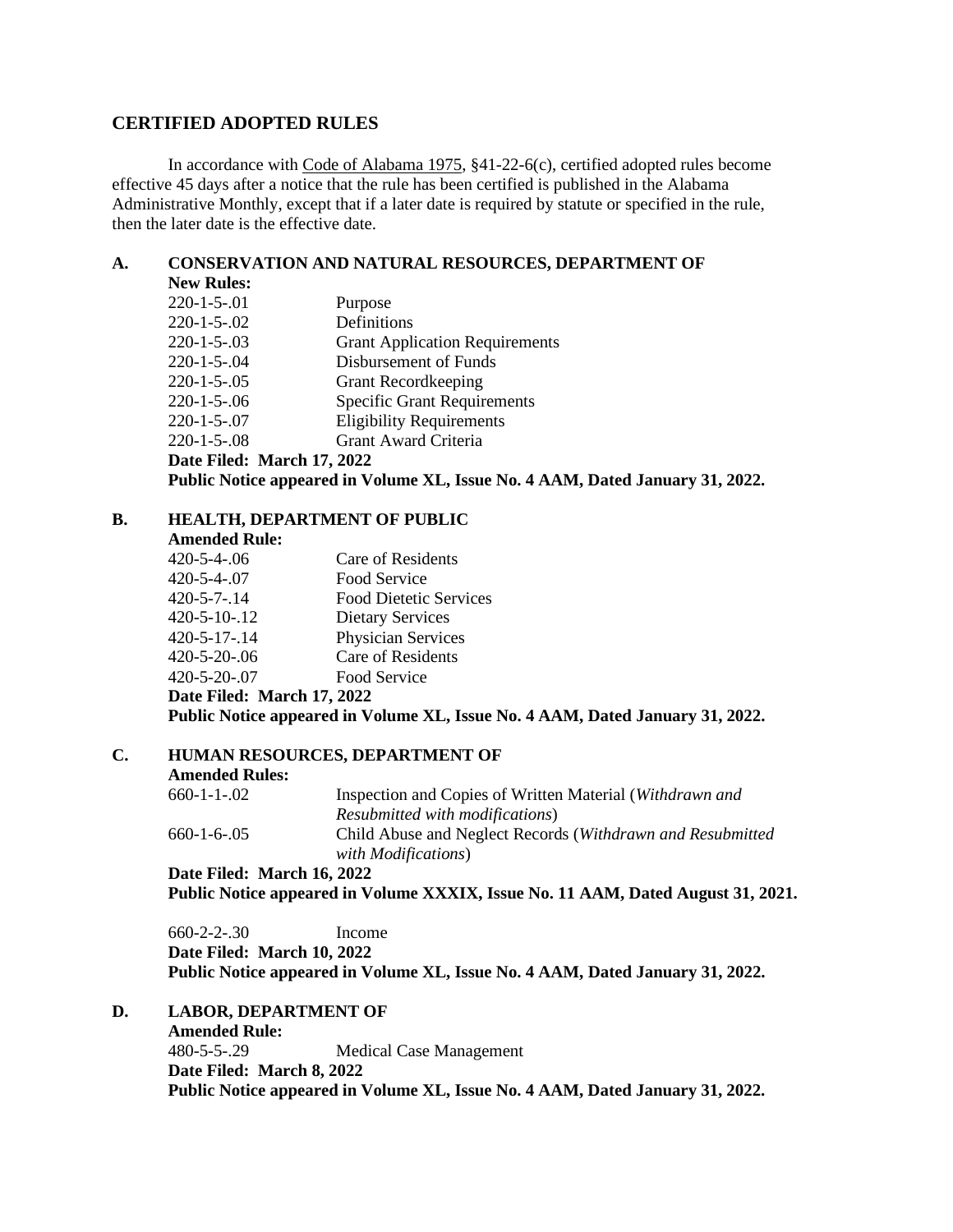#### **E. MEDICAID AGENCY**

**Amended Rules:** 560-X-35-.17 Fair Hearings 560-X-52-.15 HCBS Waiver Appeal Process **Date Filed: March 21, 2022**

**Public Notice appeared in Volume XL, Issue No. 4 AAM, Dated January 31, 2022.**

## **New Rule:**

Chapter 560-X-43 Home and Community-Based Services Community Waiver Program (CWP) for Persons with Intellectual Disabilities **Date Filed: March 21, 2022 Public Notice appeared in Volume XL, Issue No. 4 AAM, Dated January 31, 2022.**

#### **F. MEDICAL EXAMINERS, BOARD OF Amended Rules:**

| Amended Rules:             |                                                              |
|----------------------------|--------------------------------------------------------------|
| 540-X-7-.17                | Qualifications of the Supervising Physician – Physician      |
|                            | Assistants (P.A.)                                            |
| 540-X-7-.38                | Requirements for the Issuance of a License to Practice as an |
|                            | Anesthesiologist Assistant (A.A.)                            |
| Date Filed: March 21, 2022 |                                                              |

**Public Notice appeared in Volume XL, Issue No. 4 AAM, Dated January 31, 2022.**

# **New Rule:**

Chapter 540-X-25 Physician Recommendation of the Use of Medical Cannabis **Date Filed: March 21, 2022 Public Notice appeared in Volume XL, Issue No. 2 AAM, Dated November 30, 2021.**

## **G. MENTAL HEALTH, DEPARTMENT OF**

**Amended Rules:**

| 580-5-30-.01              | Purpose                                                   |
|---------------------------|-----------------------------------------------------------|
| 580-5-30-.02              | Method of Delivery                                        |
| 580-5-30-.03              | Assurances                                                |
| 580-5-30-.04              | Record Management                                         |
| 580-5-30-.05              | Abuse/Neglect/Mistreatment/Exploitation                   |
| 580-5-30-.06              | Service System                                            |
| 580-5-30-.08              | <b>Community Service Provision</b>                        |
| 580-5-30-.10              | Contracted Intellectual Disabilities Services             |
| 580-5-30-.11              | <b>Review of Contracted Services</b>                      |
| 580-5-30-.13              | Program Enrollment/ADMH Medicaid Waiver Programs          |
| 580-5-30-.14              | Eligibility and Level of Care Determinations for Medicaid |
|                           | <b>Waiver Programs</b>                                    |
| 580-5-30-.15              | Freedom of Choice; ADMH Medicaid Waiver Programs          |
| Dota Filad: Morah 11-2022 |                                                           |

**Date Filed: March 11, 2022**

**Public Notice appeared in Volume XL, Issue No. 2 AAM, Dated November 30, 2021.**

**Repealed Rule:** 580-5-30-.12 Research **Date Filed: March 11, 2022 Public Notice appeared in Volume XL, Issue No. 2 AAM, Dated November 30, 2021.**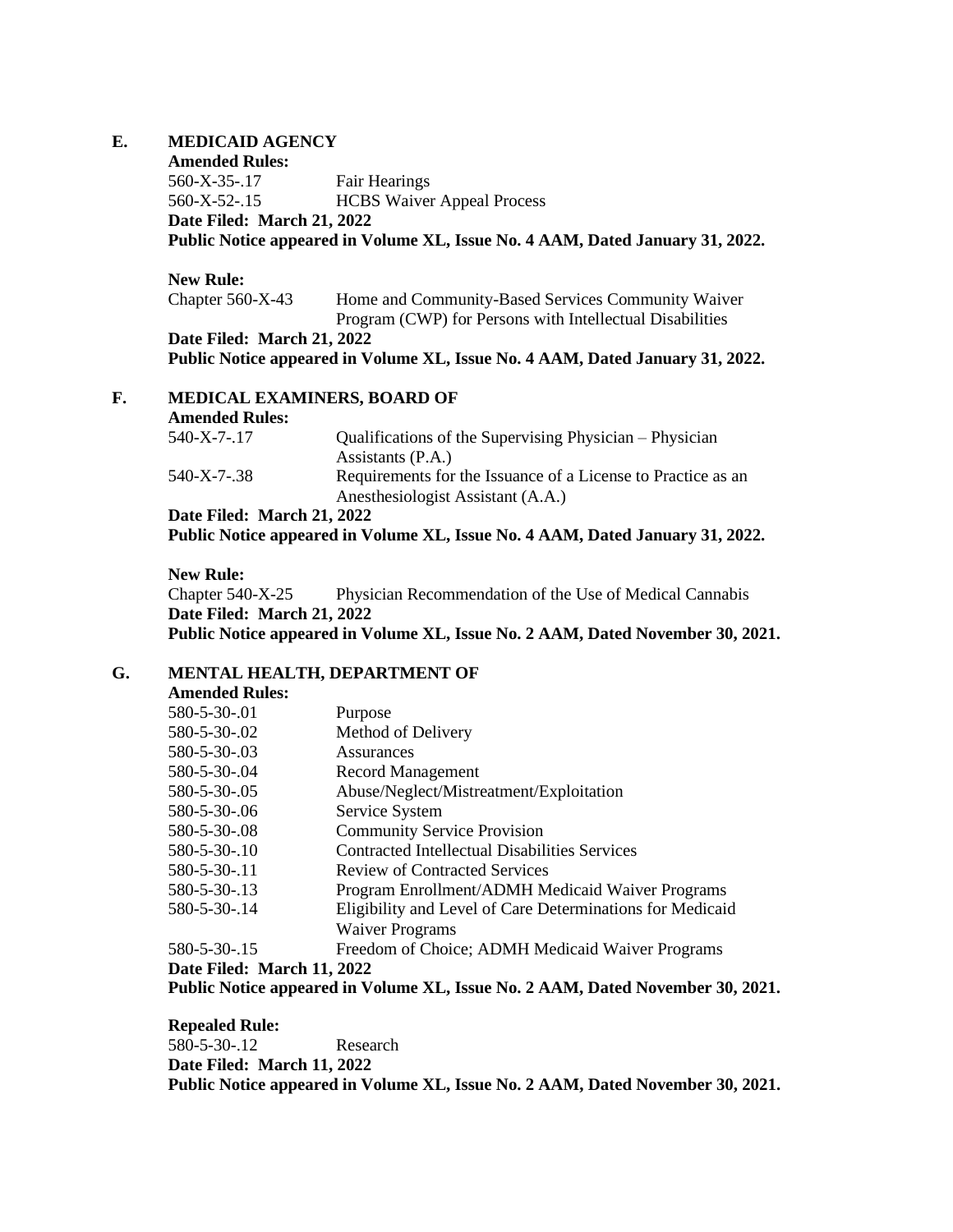#### **H. NURSING, BOARD OF**

# **Repealed Rule:**<br>610-X-7-.11

Delegation to Medication Assistants Certified in Settings other than Mental Health Residential Community Programs

**Date Filed: March 11, 2022**

**Public Notice appeared in Volume XL, Issue No. 4 AAM, Dated January 31, 2022.**

# **I. PHARMACY, BOARD OF**

| <b>Amended Rules:</b>      |                                                               |
|----------------------------|---------------------------------------------------------------|
| $680 - X - 2 - 23$         | Drug Manufacturers; Wholesale Distributors; Private Label     |
|                            | Distributors; Repackagers, Third-Party Logistics; 503B        |
|                            | Outsourcer                                                    |
| $680 - X - 2 - 40$         | Non-Disciplinary Penalty for Late Renewal of License, Permit, |
|                            | Registration, Certification, or any Similar Document Issued   |
| Date Filed: March 16, 2022 |                                                               |
|                            | <u>מממה מונית המונות ומדינות ומינות ומונות המ</u>             |

**Public Notice appeared in Volume XL, Issue No. 4 AAM, Dated January 31, 2022.**

## **J. REHABILITATION SERVICES, DEPARTMENT OF**

**Repealed Rule:**

Chapter 795-2-3 Former Hearings Chapter 795-3-1 Early Intervention Program **Date Filed: March 18, 2022**

**Public Notice appeared in Volume XL, Issue No. 3 AAM, Dated December 30, 2021.**

#### **New Rule:**

Chapter 795-2-3 Mediation Chapter 795-2-4 Formal Hearings Chapter 795-3-1 Early Intervention Program **Date Filed: March 18, 2022 Public Notice appeared in Volume XL, Issue No. 3 AAM, Dated December 30, 2021.**

#### **K. REVENUE, DEPARTMENT OF**

#### **Amended Rules:**

| $810 - 27 - 1 - 18.02$ | <b>Special Rules: Construction Contractors</b>          |
|------------------------|---------------------------------------------------------|
| $810 - 27 - 1 - 18.03$ | Special Rules: Publishing                               |
| 810-27-1-.18.05        | Special Rules: Television and Radio Broadcasting        |
| 810-27-1-.18.07        | Special Rules: Telecommunications and Ancillary Service |
|                        | <b>Providers</b>                                        |

**Date Filed: March 3, 2022**

**Public Notice appeared in Volume XL, Issue No. 1 AAM, Dated October 29, 2021.**

## **L. SOIL AND WATER CONSERVATION COMMITTEE**

**Amended Rule:** 860-3-1-.04 Fees **Date Filed: March 2, 2022 Public Notice appeared in Volume XL, Issue No. 3 AAM, Dated December 30, 2021.**